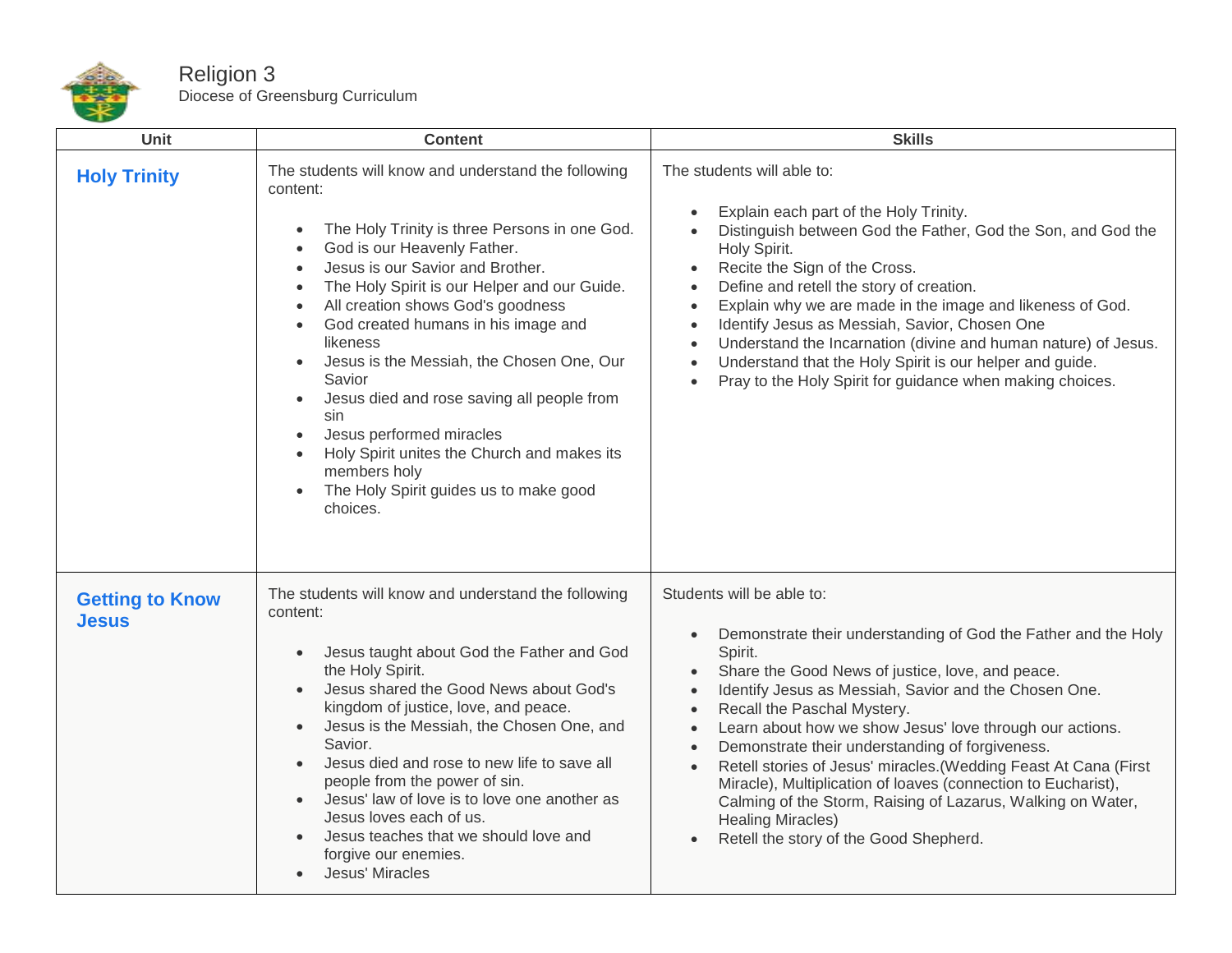| Unit                   | <b>Content</b>                                                                                                                                                                                                                                                                                                                                                                                    | <b>Skills</b>                                                                                                                                                                                                                                                                                                                                                                                                                                                                                                                                                                                                                                                                                                                                                                                                                                                                                                                                                                              |
|------------------------|---------------------------------------------------------------------------------------------------------------------------------------------------------------------------------------------------------------------------------------------------------------------------------------------------------------------------------------------------------------------------------------------------|--------------------------------------------------------------------------------------------------------------------------------------------------------------------------------------------------------------------------------------------------------------------------------------------------------------------------------------------------------------------------------------------------------------------------------------------------------------------------------------------------------------------------------------------------------------------------------------------------------------------------------------------------------------------------------------------------------------------------------------------------------------------------------------------------------------------------------------------------------------------------------------------------------------------------------------------------------------------------------------------|
|                        | Jesus as the Good Shepherd<br>Jesus' Baptism                                                                                                                                                                                                                                                                                                                                                      | Retell the story of Jesus' Baptism.                                                                                                                                                                                                                                                                                                                                                                                                                                                                                                                                                                                                                                                                                                                                                                                                                                                                                                                                                        |
| <b>Saints</b>          | An understanding of the significance of the Saints in<br>the Church and the lives of Catholics and celebrating<br><b>Feast Days</b><br>Mary is the Queen of the Saints<br>$\bullet$<br>Feast of the Archangels and Guardian Angels<br>$\bullet$<br>Celebration of special Feast Days for<br>$\bullet$<br>example: St. Francis, St. Joseph, St.<br>Nicholas, St. Paul, St. Patrick, and St. Blaise | The students will be able to:<br>Explain that Mary is the most important Saint.<br>Demonstrate their understanding of the roles of Archangels and<br>Guardian Angels.<br>Recognize characteristics of saints within people around them.<br>$\bullet$<br>Retell stories about the lives of Saints.<br>Share in the celebrations of different Saints' feast days.<br>Participate in the Feast of Saint Blaise by having their throats<br>blessed.                                                                                                                                                                                                                                                                                                                                                                                                                                                                                                                                            |
| <b>Liturgical Year</b> | The students will know and understand that the<br>following content is part of the liturgical calendar:<br>Advent<br>Christmas<br><b>Ordinary Time</b><br>Lent<br><b>Holy Week</b><br>Triduum<br>Easter<br>Pentecost                                                                                                                                                                              | The students will be able to:<br>Participate in an Advent Wreath Prayer Service.<br>Participate in a Jesse Tree Celebration.<br>$\bullet$<br>Define Advent.<br>Retell the story of the Birth of Jesus.<br>$\bullet$<br>Retell the story of the Shepherds' Visit.<br>$\bullet$<br>Retell the story of the Magis' Visit.<br>$\bullet$<br>Understand Ash Wednesday and Lent using the Scripture<br>$\bullet$<br>stories of penance, sacrifice, and forgiveness.<br>Understand and participate in the practices of fasting,<br>$\bullet$<br>abstinence and almsgiving during Lent.<br>Participate in Stations of the Cross with the school community.<br>Participate in a Communal Penance Service for Lent.<br>Become more familiar with the events surrounding the Easter<br>Triduum.<br>Retell the Scripture stories surrounding the Triduum.<br>Retell the Scripture stories surrounding Jesus Resurrection on<br>Easter.<br>Become familiar with Scripture stories surrounding Pentecost. |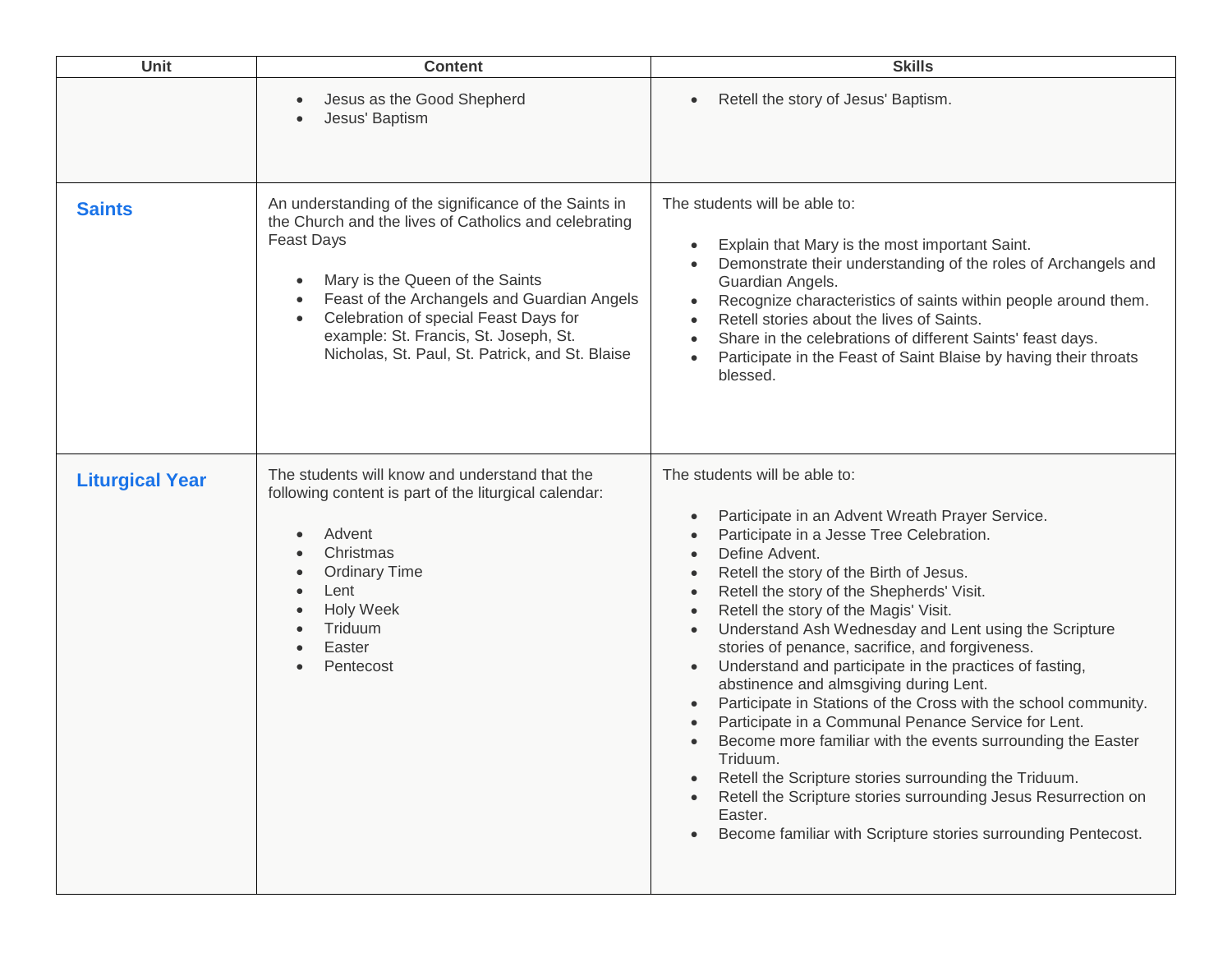| Unit                                     | <b>Content</b>                                                                                                                                                                                                                                                                                                                                                                                                                                                                     | <b>Skills</b>                                                                                                                                                                                                                                                                                                                                                                                                                                                                                                                                                                                                                                                            |
|------------------------------------------|------------------------------------------------------------------------------------------------------------------------------------------------------------------------------------------------------------------------------------------------------------------------------------------------------------------------------------------------------------------------------------------------------------------------------------------------------------------------------------|--------------------------------------------------------------------------------------------------------------------------------------------------------------------------------------------------------------------------------------------------------------------------------------------------------------------------------------------------------------------------------------------------------------------------------------------------------------------------------------------------------------------------------------------------------------------------------------------------------------------------------------------------------------------------|
|                                          |                                                                                                                                                                                                                                                                                                                                                                                                                                                                                    |                                                                                                                                                                                                                                                                                                                                                                                                                                                                                                                                                                                                                                                                          |
| <b>Holy Days of</b><br><b>Obligation</b> | The Solemnity of All Saints' Day - November<br>$\bullet$<br>The Solemnity of the Immaculate Conception<br>$\bullet$<br>- December 8<br>The Solemnity of the Nativity of Our Lord<br>$\bullet$<br>Jesus Christ - December 25<br>The Solemnity of Mary, Mother of God -<br>$\bullet$<br>January 1<br>The Solemnity of the Ascension - Thursday of<br>$\bullet$<br>the Sixth Week of Easter<br>The Solemnity of the Assumption of the<br>$\bullet$<br>Blessed Virgin Mary - August 15 | The students will be able to:<br>Participate and understand the meaning in the All Saints' Day<br>Mass.<br>Retell the story of the Immaculate Conception of Mary.<br>$\bullet$<br>Retell the story of the Nativity of the Lord and understand the<br>$\bullet$<br>true meaning of Christmas.<br>Understand the importance of Mary's role in God's plan for<br>$\bullet$<br>mankind.<br>Retell the story of Jesus Ascension into Heaven.<br>$\bullet$<br>Understand that Mary was so special to God that she was taken<br>$\bullet$<br>to Heaven both body and soul.<br>Understand that Pentecost and Easter are Holy days that are<br>$\bullet$<br>celebrated on Sundays |
| <b>Advent</b>                            | Advent is the preparation for Christmas<br>$\bullet$<br><b>Advent Wreath</b><br>$\bullet$<br>Feast of the Annunciation<br>$\bullet$<br>Feast of Immaculate Conception<br>$\bullet$<br>Feasts celebrated during Advent (St.<br>$\bullet$<br>Nicholas, Our Lady of Guadalupe, St. Lucy)<br><b>Advent Penance Service</b>                                                                                                                                                             | The student will be able to:<br>Participate in an Advent wreath prayer service.<br>$\bullet$<br>Define Advent.<br>$\bullet$<br>Participate in activities that will bring them closer to Jesus.<br>$\bullet$<br>Retell the story of the Annunciation.<br>$\bullet$<br>Differentiate between Annunciation and Immaculate Conception.<br>$\bullet$<br>Retell the stories of the special Advent feasts.<br>$\bullet$                                                                                                                                                                                                                                                         |
| <b>Scripture</b>                         | The Bible is the Word of God written in<br>$\bullet$<br>human words inspired by the Holy Spirit.<br>Christians are called by Jesus to be the light<br>$\bullet$<br>of the world.                                                                                                                                                                                                                                                                                                   | The students will be able to:<br>Locate particular verses in the Bible.<br>Learn how to share Jesus' light with others and give examples.<br>Demonstrate understanding of the meaning of the parables.                                                                                                                                                                                                                                                                                                                                                                                                                                                                   |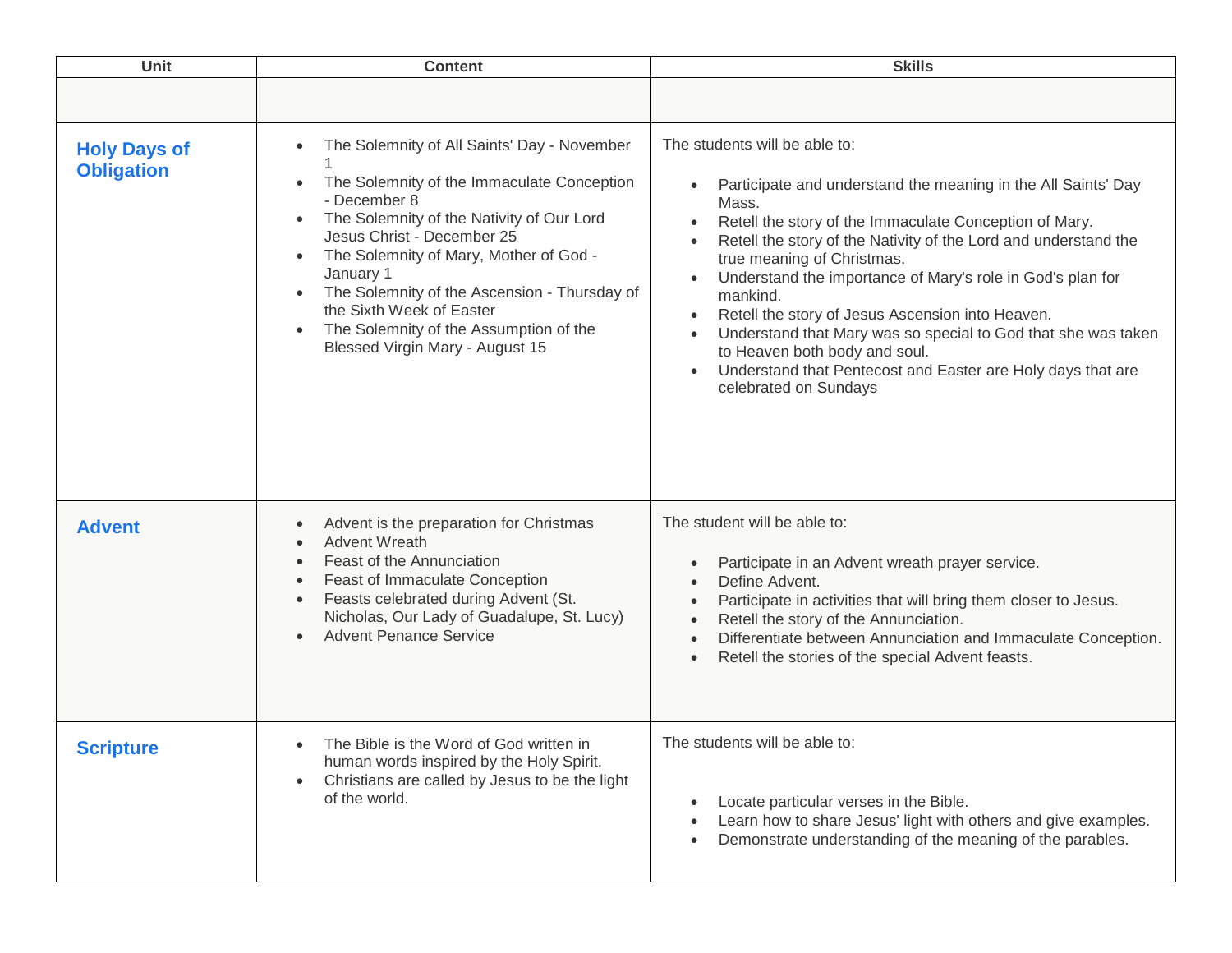| Unit                                                             | <b>Content</b>                                                                                                                                                                                                                                                                                                                                                                                                                                                                                                                                                                                                                                                                                                                                                                                                                                                                                                                                                                                                                                           | <b>Skills</b>                                                                                                                                                                                                                                                                                                                                                                                                                                                                                                                                                                                                                                                                                                                                                                                                                                                                                                                                                                                                                              |
|------------------------------------------------------------------|----------------------------------------------------------------------------------------------------------------------------------------------------------------------------------------------------------------------------------------------------------------------------------------------------------------------------------------------------------------------------------------------------------------------------------------------------------------------------------------------------------------------------------------------------------------------------------------------------------------------------------------------------------------------------------------------------------------------------------------------------------------------------------------------------------------------------------------------------------------------------------------------------------------------------------------------------------------------------------------------------------------------------------------------------------|--------------------------------------------------------------------------------------------------------------------------------------------------------------------------------------------------------------------------------------------------------------------------------------------------------------------------------------------------------------------------------------------------------------------------------------------------------------------------------------------------------------------------------------------------------------------------------------------------------------------------------------------------------------------------------------------------------------------------------------------------------------------------------------------------------------------------------------------------------------------------------------------------------------------------------------------------------------------------------------------------------------------------------------------|
|                                                                  |                                                                                                                                                                                                                                                                                                                                                                                                                                                                                                                                                                                                                                                                                                                                                                                                                                                                                                                                                                                                                                                          |                                                                                                                                                                                                                                                                                                                                                                                                                                                                                                                                                                                                                                                                                                                                                                                                                                                                                                                                                                                                                                            |
| <b>Christmas</b>                                                 | Christmas<br>Nativity<br>Epiphany<br>Magi, Gifts of the Magi<br>Manger/Crèche                                                                                                                                                                                                                                                                                                                                                                                                                                                                                                                                                                                                                                                                                                                                                                                                                                                                                                                                                                            | The student will be able to:<br>Retell the story of the Birth of Jesus<br>$\bullet$<br>Retell the story of the shepherds visit<br>$\bullet$<br>Retell the story of the Magi's visit<br>$\bullet$<br>Demonstrate understanding of the meaning of celebrating<br>$\bullet$<br>Christmas                                                                                                                                                                                                                                                                                                                                                                                                                                                                                                                                                                                                                                                                                                                                                      |
| <b>The Church on</b><br><b>Earth; Living Our</b><br><b>Faith</b> | The Church is the People of God gathered in<br>$\bullet$<br>the name of Jesus.<br>Children first learn about God's love through<br>$\bullet$<br>their families.<br>The family home is called the "domestic<br>$\bullet$<br>Church."<br>The Church is the Body of Christ to which all<br>$\bullet$<br>members belong.<br>Church members continue Jesus' work when<br>$\bullet$<br>they help others.<br>The bishops are the successors of the<br>$\bullet$<br>Apostles.<br>The pope, bishops, and priests lead and<br>guide the Church.<br>The Church's mission is to share Jesus'<br>$\bullet$<br>Good News with people of all nations.<br>The Church is catholic because it is<br>$\bullet$<br>everywhere and welcomes everyone.<br>God's gift of faith, hope, and love/charity are<br>virtues that help you live a good and moral<br>life.<br>The apostles are the first leaders of the<br>church.<br>Review the 10 commandments.<br>Review the two Greatest Commandments<br>from Jesus.<br>Four Marks of the Church: One, Holy,<br>Catholic, Apostolic | The students will be able to:<br>Define Church and church.<br>$\bullet$<br>Recognize that their families are their first religion teachers.<br>$\bullet$<br>Understand that another name for Church is the Body of Christ.<br>$\bullet$<br>Understand that as members of the Church, we are to continue<br>$\bullet$<br>Jesus' work.<br>Identify the leaders of the Church.<br>$\bullet$<br>Recognize the Church's mission to share Jesus' Good News.<br>$\bullet$<br>Define catholic (universal) compared to Catholic (as a<br>$\bullet$<br>denomination).<br>Understand that the virtues of faith, hope, and love/charity help<br>$\bullet$<br>us live moral lives.<br>Understand the importance of service to others.<br>$\bullet$<br>Read the story of Jesus calling the 12 apostles.<br>$\bullet$<br>Recite the two Greatest Commandments.<br>$\bullet$<br>Distinguish between the first three commandments (love of God)<br>$\bullet$<br>and the last seven (love of others).<br>Identify the four marks of the church.<br>$\bullet$ |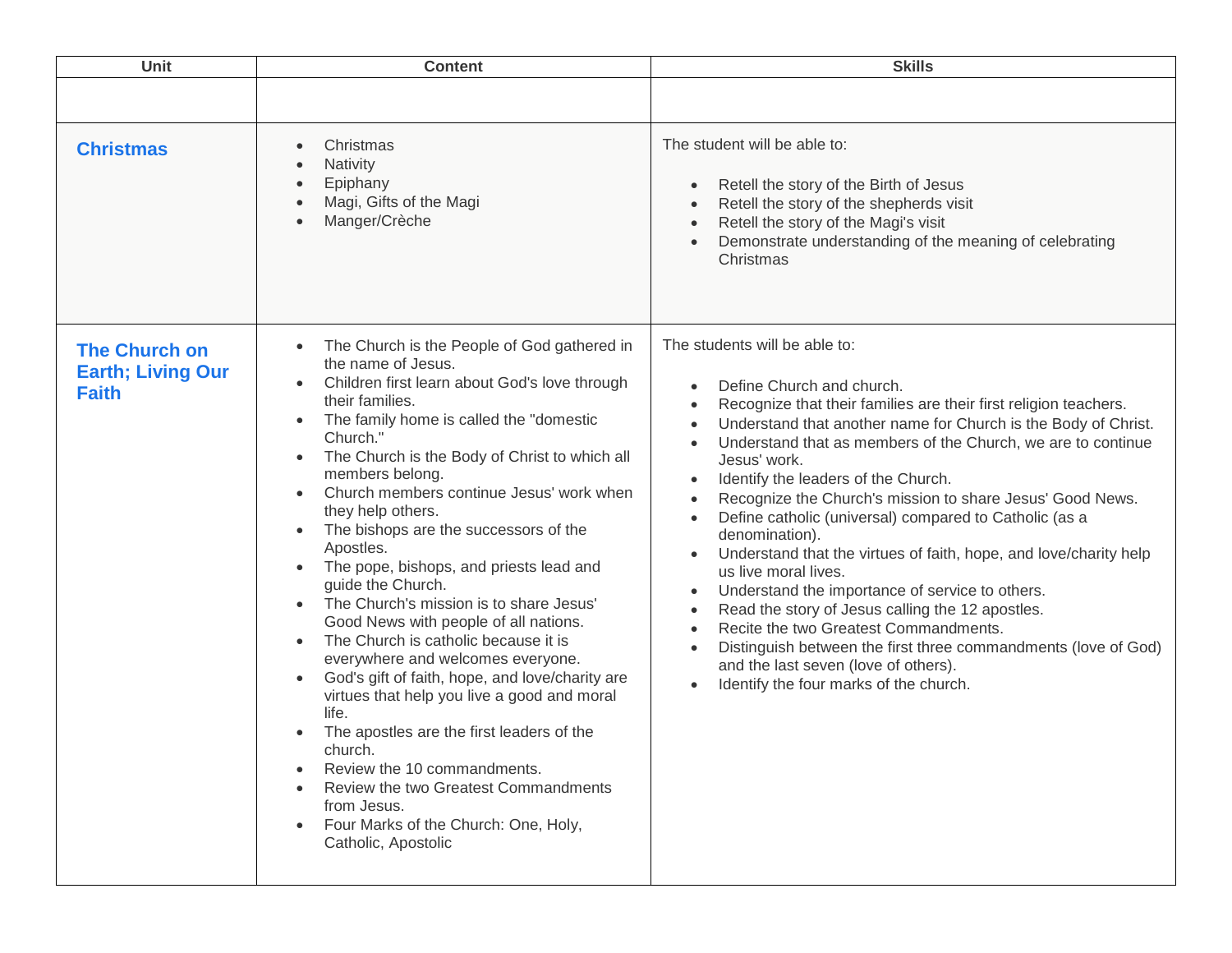| Unit            | <b>Content</b>                                                                                                                                                                                                                                                                                                                                                                                                                                                   | <b>Skills</b>                                                                                                                                                                                                                                                                                                                                                                                                                                |
|-----------------|------------------------------------------------------------------------------------------------------------------------------------------------------------------------------------------------------------------------------------------------------------------------------------------------------------------------------------------------------------------------------------------------------------------------------------------------------------------|----------------------------------------------------------------------------------------------------------------------------------------------------------------------------------------------------------------------------------------------------------------------------------------------------------------------------------------------------------------------------------------------------------------------------------------------|
|                 |                                                                                                                                                                                                                                                                                                                                                                                                                                                                  |                                                                                                                                                                                                                                                                                                                                                                                                                                              |
| <b>Prayer</b>   | Prayer is the raising of one's mind and heart<br>to God.<br>Prayer is an important part of a Christian's<br>daily life.<br>The Sign of the Cross<br>The Guardian Angel Prayer<br>The Lord's Prayer<br>The five forms of prayer revealed in<br>Scripture: praise, adoration, petition,<br>intercession, and thanksgiving<br><b>Hail Mary</b><br>Glory Be<br>Act of Contrition<br><b>Apostles Creed</b><br><b>Communal Prayer</b><br>Personal Prayer<br>The Rosary | The students will be able to:<br>Recite the following prayers:<br>$\bullet$<br>o Guardian Angel, Our Father, Hail Mary, Glory Be, Act of<br>Contrition, Apostles Creed<br>Understand the meaning of the prayers that they recite.<br>$\bullet$<br>Recognize the importance of prayer in our daily lives.<br>$\bullet$<br>Understand the different types of prayer.<br>$\bullet$<br>Recite the Rosary with the school community.<br>$\bullet$ |
| <b>The Mass</b> | An understanding of the significance of the<br>Baptismal/Holy Water Font, Genuflection, the<br>Tabernacle, the Altar and the Confessional<br>Mass is the Church's most important form of<br>worship.<br>In Mass, the Church remembers what Jesus<br>$\bullet$<br>did at the Last Supper.<br>An understanding of the parts of Mass.<br>Sacramentals                                                                                                               | The students will be able to:<br>Understand the importance of sacred objects and actions in the<br>$\bullet$<br>Church.<br>Participate in school Mass with a better understanding of the<br>$\bullet$<br>parts of the Mass.<br>Understand that Mass is a celebration of Jesus' Last Supper.<br>$\bullet$<br>Define and identify sacramentals.<br>$\bullet$                                                                                   |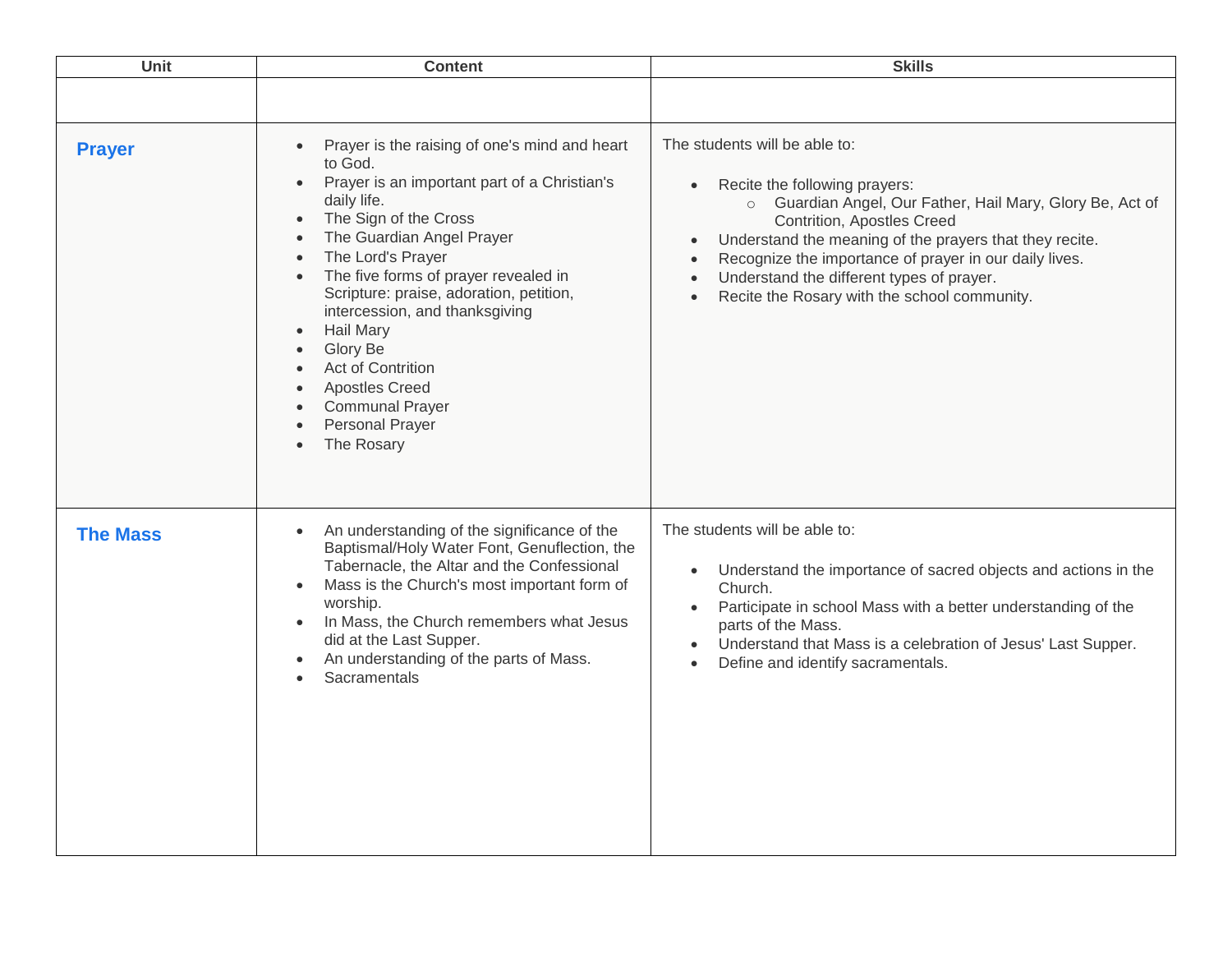| Unit              | <b>Content</b>                                                                                                                                                                                                                                                                                                               | <b>Skills</b>                                                                                                                                                                                                                                                                                                                                                                                                                                                                                             |
|-------------------|------------------------------------------------------------------------------------------------------------------------------------------------------------------------------------------------------------------------------------------------------------------------------------------------------------------------------|-----------------------------------------------------------------------------------------------------------------------------------------------------------------------------------------------------------------------------------------------------------------------------------------------------------------------------------------------------------------------------------------------------------------------------------------------------------------------------------------------------------|
| Lent              | The students will know and understand the following<br>terms:<br>Lent is the preparation for Easter<br>$\bullet$<br><b>Crucifixion of Jesus</b><br><b>Stations of the Cross</b><br>Passion of Jesus<br><b>Holy Week</b><br>Significance of the Last Supper<br>Palm Sunday<br>Triduum<br>Lenten Penance Service               | The student will be able to:<br>Explain the Apostles' involvement in the Passion.<br>$\bullet$<br>Understand Ash Wednesday and Lent using the scripture<br>$\bullet$<br>stories.<br>Understand and participate in the practices of fasting,<br>$\bullet$<br>abstinence, and almsgiving.<br>Participate in the Stations of the Cross with the school<br>$\bullet$<br>community.<br>Participate in communal penance service for Lent.<br>$\bullet$<br>Understand the events surrounding the Easter Triduum. |
| <b>Sacraments</b> | The Church celebrates the Paschal Mystery<br>$\bullet$<br>in all the sacraments.<br>Sacraments of Initiation: Baptism, Eucharist,<br>$\bullet$<br>and Confirmation.<br>Sacraments of Healing: Reconciliation and<br>$\bullet$<br>Anointing of the Sick.<br>Sacraments of Service: Matrimony and Holy<br>$\bullet$<br>Orders. | The students will be able to:<br>Describe how the Paschal Mystery is represented in the<br>$\bullet$<br>sacraments.<br>Name the Sacraments of Christian Initiation and know their<br>$\bullet$<br>significance<br>Name the Sacraments of Healing and know their significance<br>$\bullet$<br>Name the Sacraments of Service and know their significance<br>$\bullet$<br>Explore different vocations using a variety of resources<br>$\bullet$                                                             |
| <b>Easter</b>     | The students will know and understand the following:<br>Easter<br>Resurrection<br>Ascension<br>Descent of the Holy Spirit at Pentecost                                                                                                                                                                                       | The student will be able to:<br>Retell the scripture stories surrounding Jesus' Resurrection on<br>$\bullet$<br>Easter.<br>Retell the post-Resurrection stories of Christ.<br>$\bullet$<br>Explain what happened on the Feast of the Ascension.<br>$\bullet$<br>Retell the scripture story of Pentecost<br>$\bullet$<br>Demonstrate an understand that Pentecost is the "birthday" of<br>$\bullet$<br>the church                                                                                          |